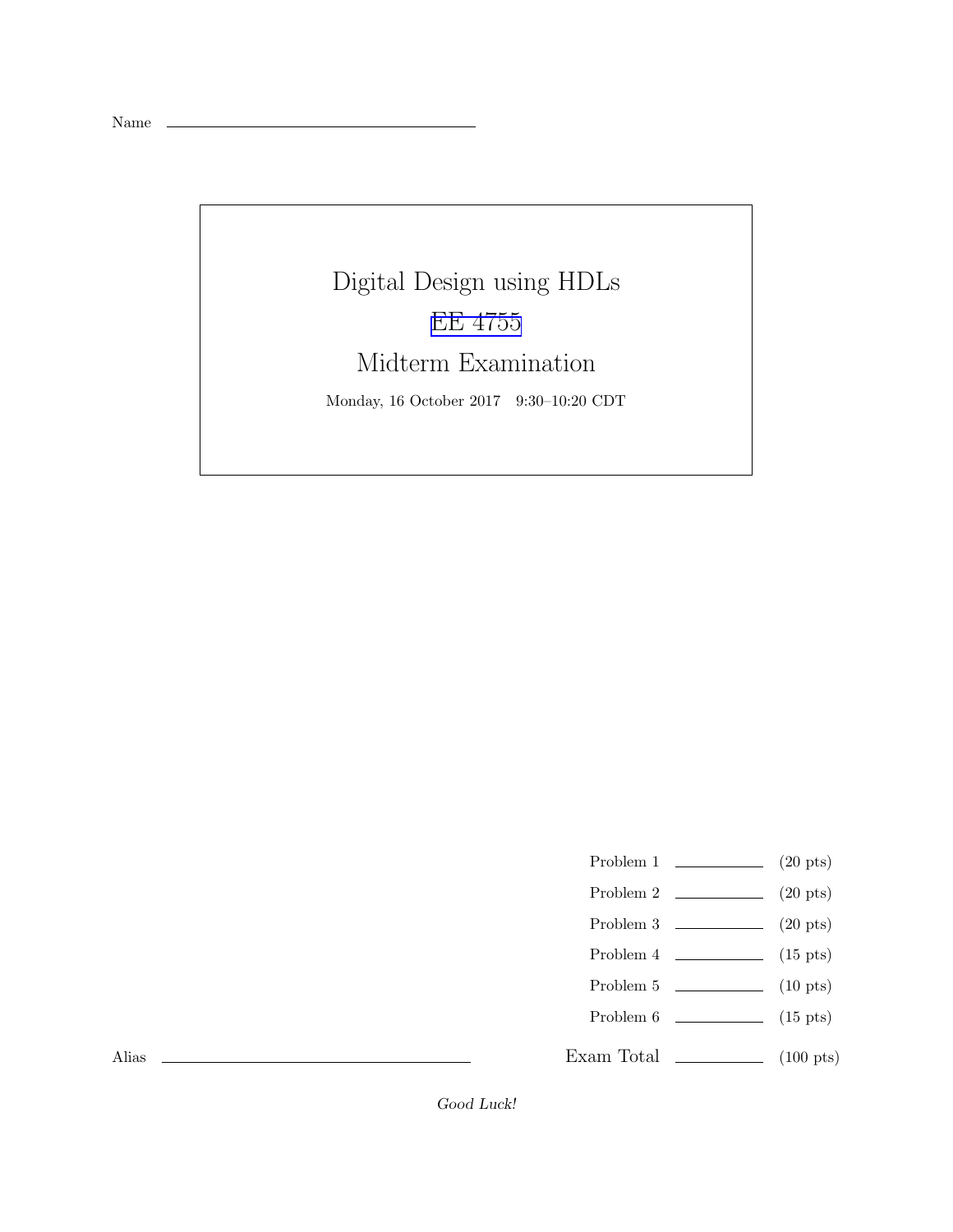Problem 1: [20 pts] Write a Verilog description of the hardware illustrated below. The description must include the modules and instantiations as illustrated. The description can be behavioral or structural, but it must be synthesizable.



Verilog corresponding to illustrated hardware.

Show instantiations,  $\Box$  Verilog for instantiated module(s),  $\Box$  and all module ports.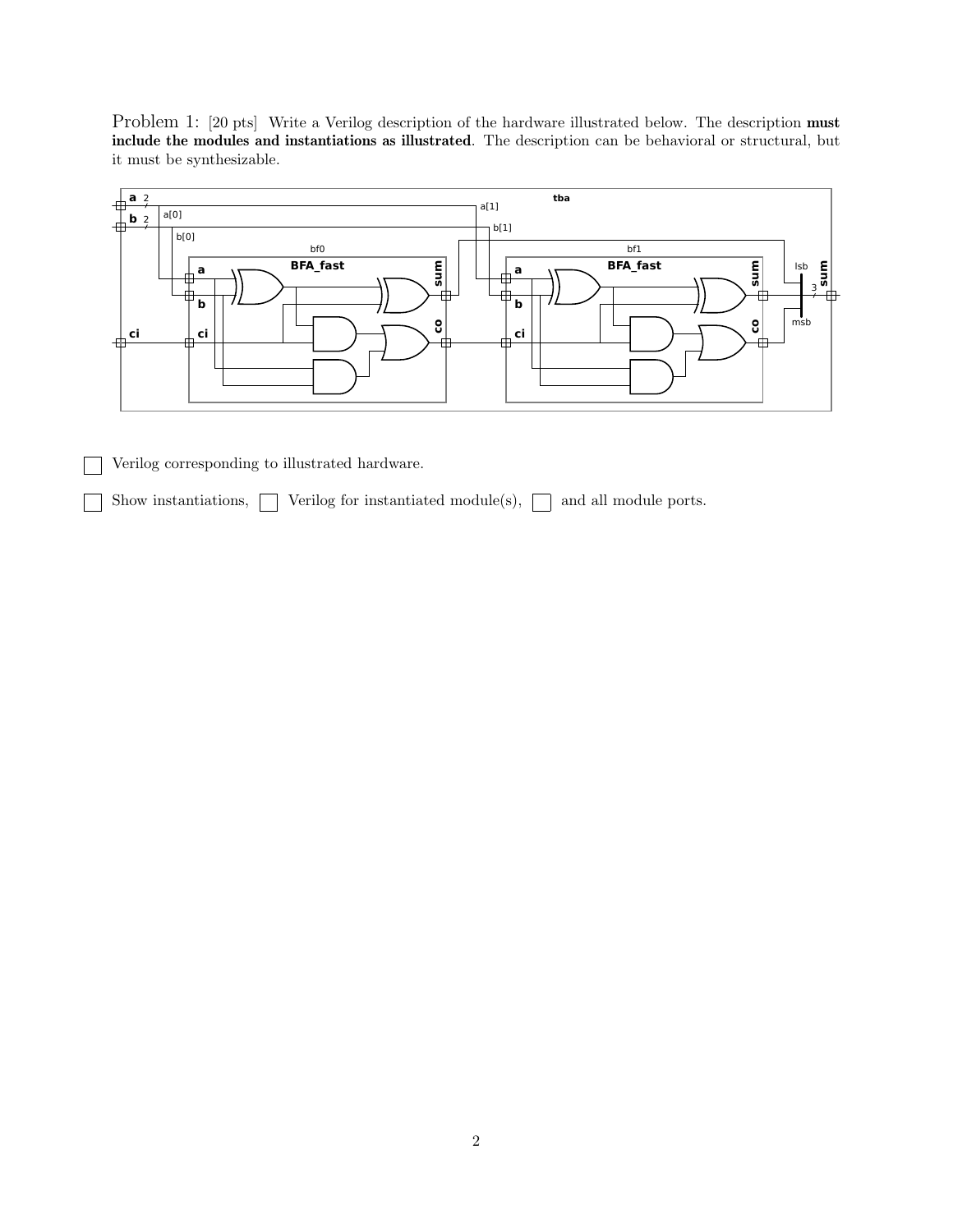Problem 2: [20 pts] Appearing below is a partially completed recursive description of an  $n = 2<sup>b</sup>$ -input,  $w$ -bit multiplexor, which is a generalized version of the multiplexors appearing in Homework 1. Complete it.

Fill in the condition and code for the terminating case.

Complete recursive case, including the instantiation port and parameter connections (look for FILL IN).

```
module muxn #( int w = 5, int b = 4, int n = 1 \ll b )
  ( output uwire [w-1:0] x, input uwire [b-1:0] sel, input uwire [w-1:0] a[0:n-1]);
  if ( ) // Terminating Case Condition \longleftarrow ---- \Box FILL IN
   begin
      // Terminating Case
    end else begin
      // Recursive Case
      uwire [w-1:0] y[2];
      // Instantiate two n/2-input muxen, and connect each to half the inputs.
      //
      // ---- ---- <---- FILL IN
      muxn #( W ), W ) ) mlo( y[0], sel[b-2:0], a[ 0 : n/2-1 ] );
      // ---- ---- ----- <---- FILL IN
      muxn #( W ), W ) mhi( y[1], sel[ ], a[ n/2 : n-1 ] );
      // Instantiate one 2-input mux.
      //
      // ---- ---- ------------------- <---- FILL IN
      muxn #( W ), W ( ) ) m2(
```
end

endmodule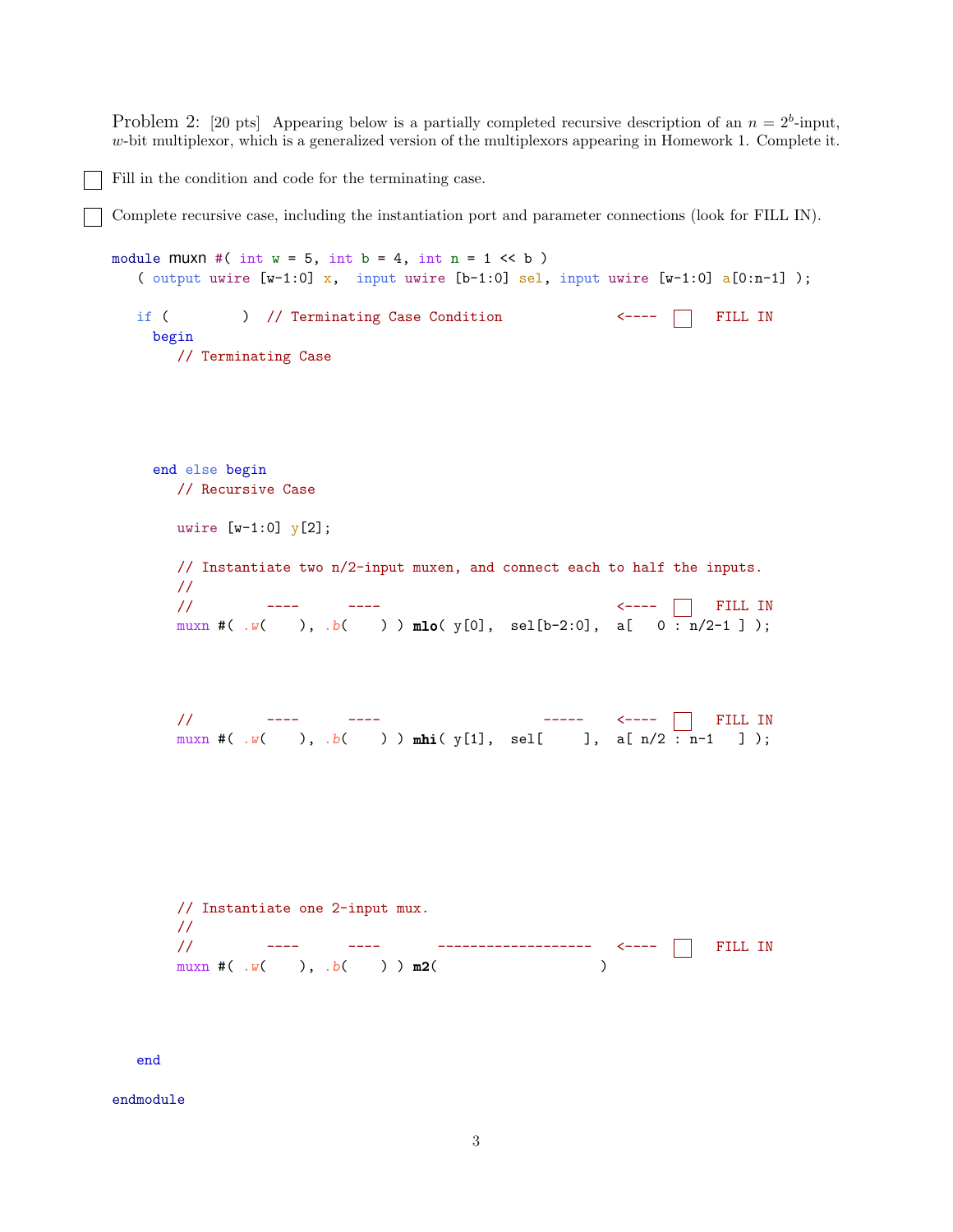Problem 3: [20 pts] Appearing below to the right is an 8-input multiplexor constructed from 2-input multiplexors using the technique from Homework 1 and from the previous problem. Call a multiplexor constructed this way a tree mux. Appearing below to the left is a diagram showing a flat mux, the kind usually used in class. The flat mux diagram shows a timing analysis based on the simple model, and some details about cost.

For reference:  $\sum_{i=0}^{b-1} a2^i = a(2^b - 1)$ . Assume that *n* is a power of 2.





(*a*) Compute the cost of an n-input, w-bit flat mux using the simple model and without optimization.

Cost of flat mux in terms of  $n$  and  $w$ .

(*b*) Compute the cost of an n-input, w-bit tree mux using the simple model.

Cost of tree mux in terms of n and w.  $\Box$  Describe assumptions made about 2-input mux implementation.

(*c*) Compute the delay of an n-input, w-bit tree mux using the simple model.

Delay of tree mux in terms of  $n$  and  $w$ .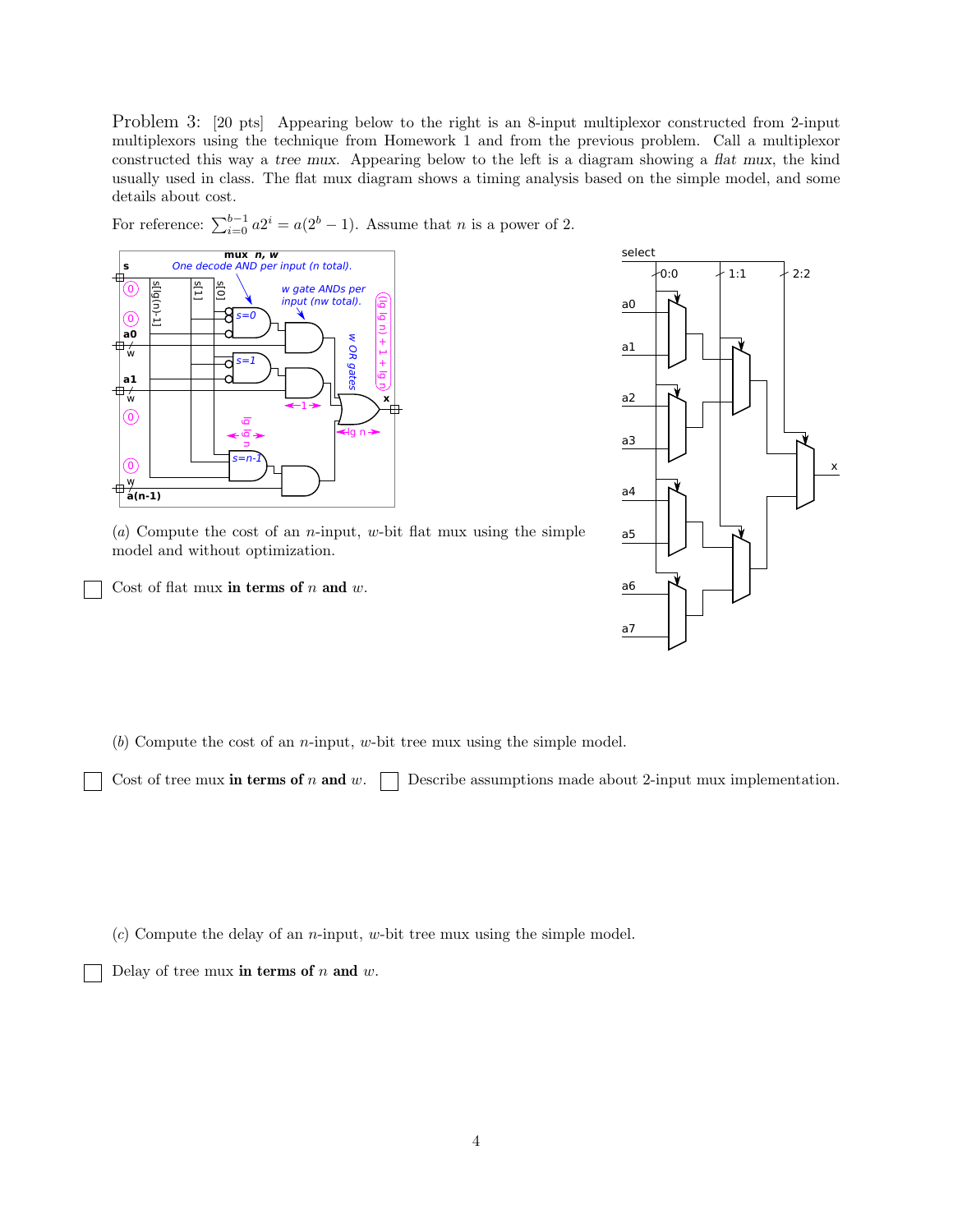Problem 4: [15 pts] Show the hardware that will be synthesized for the modules below.

(*a*) Show the hardware that will be inferred for the module below, including the minimum number of bits in each wire. Assume that sqrt is defined in a library somewhere.

```
module wqf
  #( int w = 16 )
   ( output logic signed [2*w-1:0] rad,
     output uwire [31:0] srad,
     input uwire [w-1:0] a, b, c);
   sqrt #(32,2*w) s1(srad,rad);
   always_comb begin
      rad = b*b - 4 * a * c;if ( rad < 0 ) rad = 0;
   end
```
## endmodule

Show inferred hardware.  $\Box$  Show minimum correct bit widths.

(*b*) Show the hardware that will be inferred for the module below.

```
module sort2 #( int w = 4)
   ( output logic [w-1:0] x[2], input uwire [w-1:0] a[2] );
   always_comb begin
     for ( int i=0; i<2; i++ ) x[i] = a[i];
      if ( a[0] < a[1] ) begin x[0] = a[1]; x[1] = a[0]; end
   end
```
## endmodule

Show inferred hardware.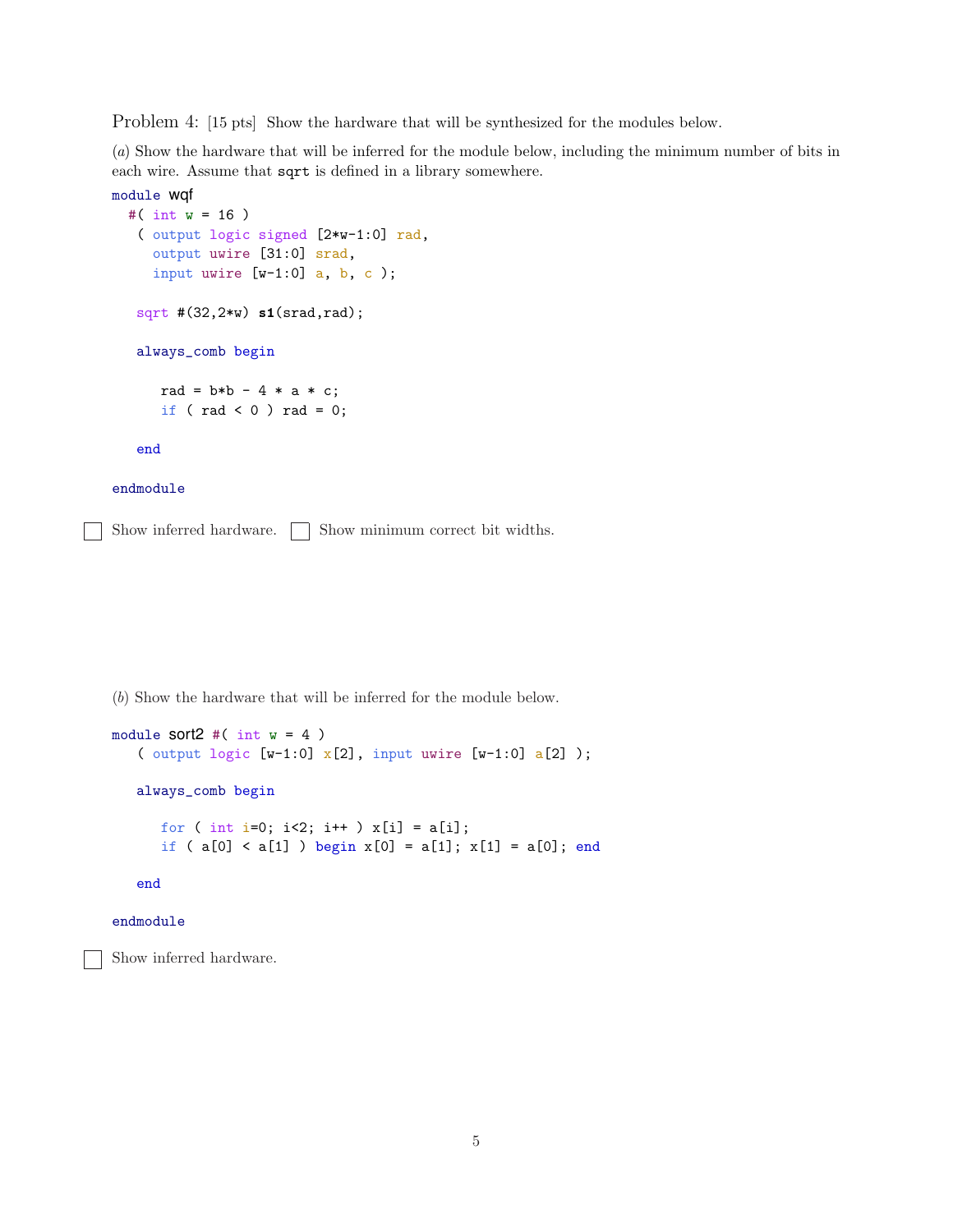Problem 5: [10 pts] Answer each question below.

(*a*) The mux2 module below uses implicit structural code. Modify it so that it uses behavioral (procedural) code.

```
module mu2 \neq (int w = 16)( output uwire [w-1:0] x,
     input uwire s, input uwire [w-1:0] a,b );
   assign x = s == 0 ? a : b;
endmodule
```
Modify so that is procedural.  $\Box$  Change ports if necessary.

(*b*) Modify the module port and parameter declarations below so that the Verilog is correct. Do not modify the contents of the module itself. Note that opt is not defined, but that it should be. *Note: In the original exam* assign *was omitted from the module body, making the problem impossible to solve.*

```
module sum_or_dff
  #( int w = 16 )
   ( output uwire [v-1:0] x,
     input uwire [w-1:0] a, b );
   if ( opt == 0 ) assign x = a+b; else assign x = a-b;
```
endmodule

Modify port and parameter declarations for correctness.